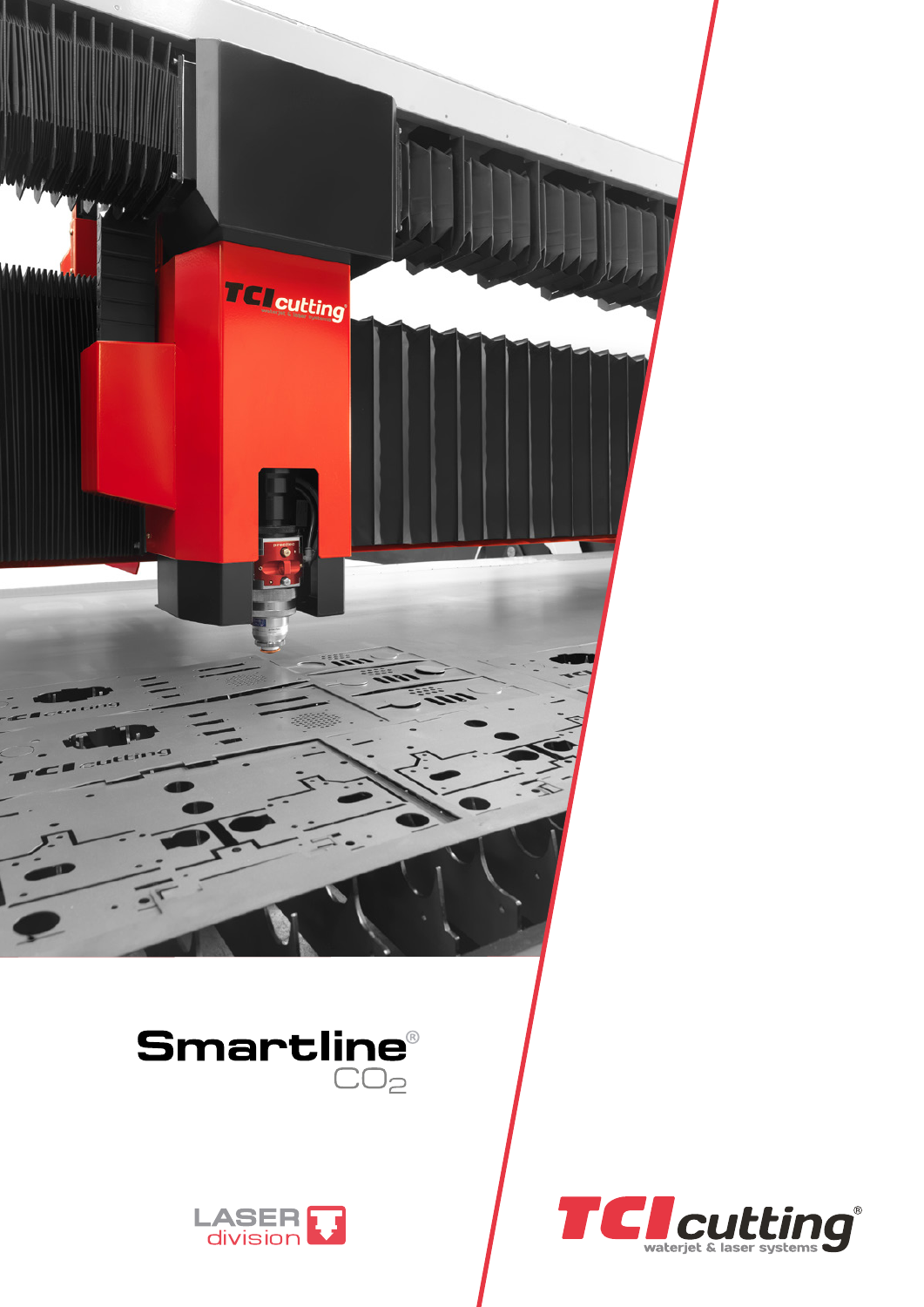

## Excellent cutting quality and low production costs



Available in power output ranging from 1.000 W to 3.000 W.

This series offer high quality cutting, both for *fine materials* and *thick materials*. It is the best suited technology for high volume iron cutting in all thicknesses. It offers high productivity with minimal maintenance costs.

| Models in the Smartline CO <sub>2</sub> Series | <b>Power Output - Resonator</b>               | <b>Dimensions</b>  |
|------------------------------------------------|-----------------------------------------------|--------------------|
| Smartline $3015$ $C_0$ ,                       | Fanuc.Power output<br>from 1,000 W to 3,000 W | 3.000x1.500x100 mm |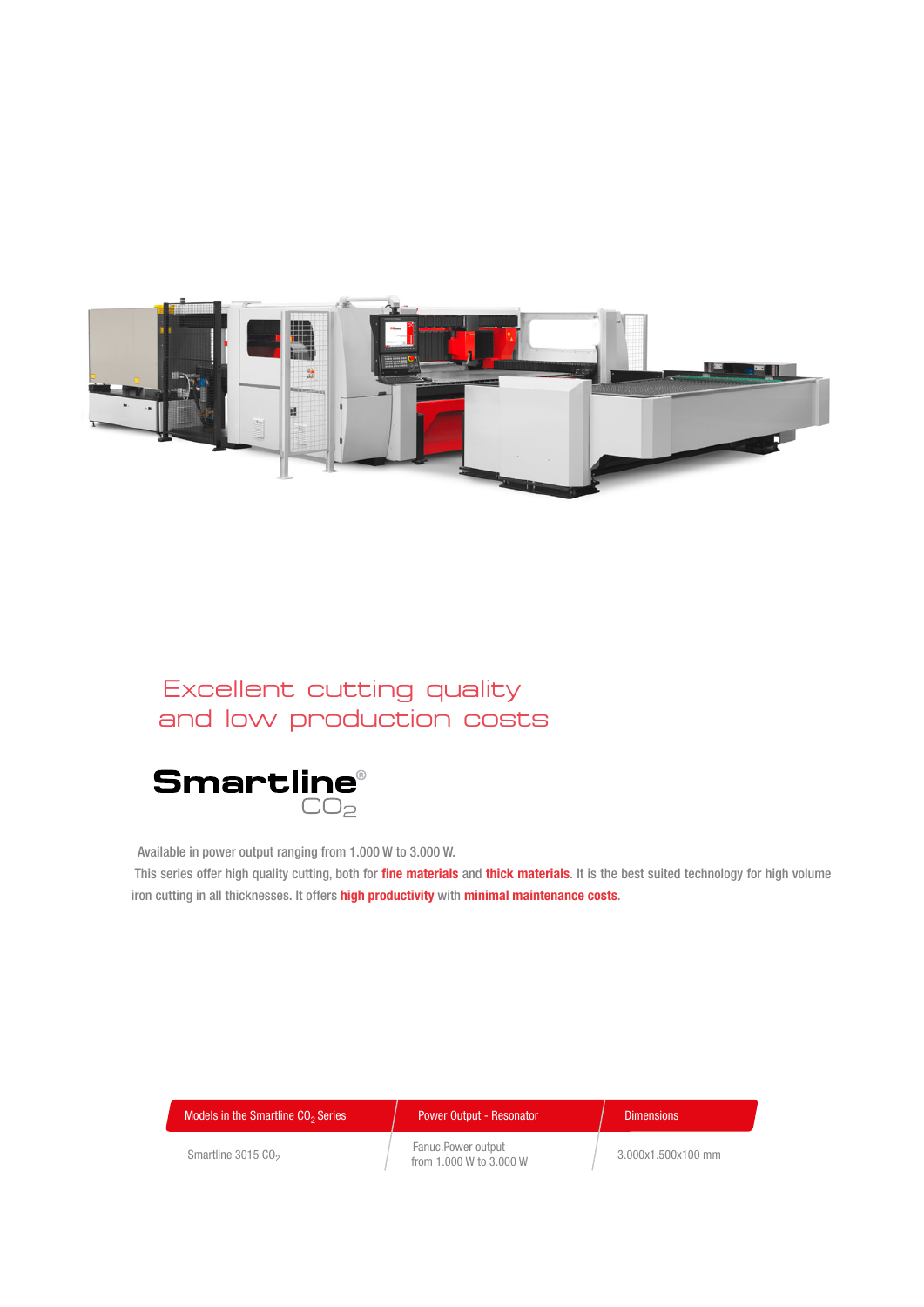



| <b>Characteristics</b>                 | <b>Technical Data</b>   |  |
|----------------------------------------|-------------------------|--|
| Maximum permitted load                 | 950 kg/m <sup>2</sup>   |  |
| Number of cutting heads                |                         |  |
| Maximum simultaneous positioning speed | $160$ m/min             |  |
| Maximum axial acceleration             | 19,6 $m/s^2$ (2G)       |  |
| Machine Tolerance                      | $\pm$ 0.05 mm/m         |  |
| Repeatability precision                | $± 0.025$ mm/m          |  |
| Power Output                           | From 1,000 W to 3,000 W |  |
| Smoke extraction system                | Included                |  |
| Cooling system                         | Included                |  |
| Automatic Table Exchanger              | Optional                |  |
| Automatic loader and unloader          | Optional                |  |
|                                        |                         |  |